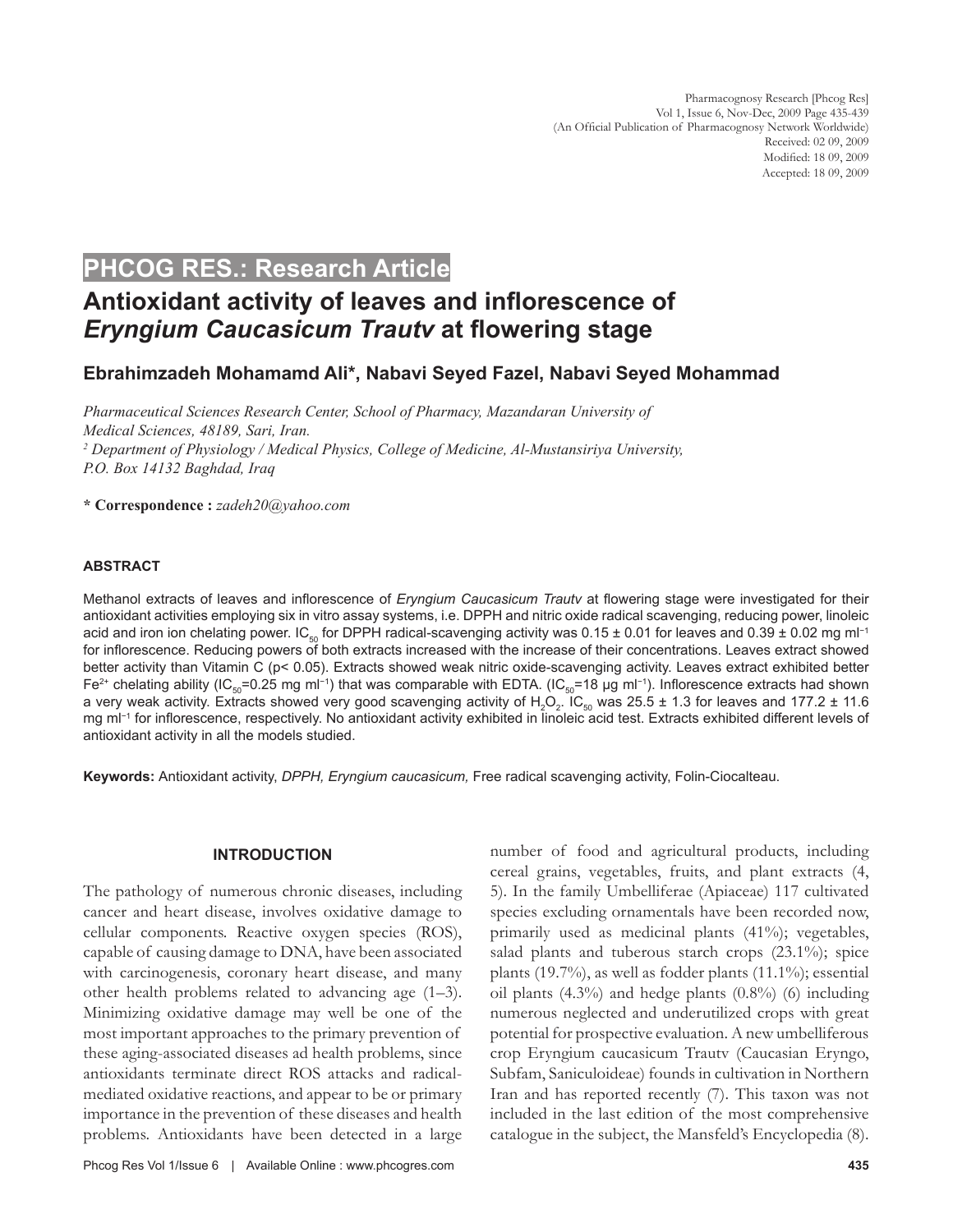

**Figure. 1** Flowering plant of Eryngium caucasicum (cf. ref. 6).

*E. caucasicum Trautv* (Apiaceae) was found as a new cultivated vegetable plant in home gardens in northern Iran. Young leaves are used as a cooked vegetable and for flavoring in the preparation of several local foods (7). A good antioxidant activity of *E. Caucasicum Trautv* leaves at non-flowering stage has been reported recently by our group (9). Nothing was found in literature about the leaves and inflorescence of this native plant at flowering stage (Fig. 1) that is so . different from non-flowering stages. In this study, the antioxidant activity of leaves and inflorescence of *E. Caucasicum Trautv* at flowering stage examined employing six various in vitro assay systems, i.e. DPPH and nitric oxide radical scavenging, scavenging of hydrogen peroxide, reducing power, linoleic acid and iron ion chelating power, in order to understand the usefulness of this plant as a foodstuff as well as in medicine.

## **MATERIALS AND METHODS**

## *Plant material and preparation of freeze-dried extract*

*E. caucasicum* leaves (at flowering stage) and inflorescence were collected from khazar abad area and identified by Dr. Bahman Eslami. A voucher (No. 987–988) has been deposited in the Sari School of Pharmacy herbarium. Materials dried at room temperature and coarsely ground before extraction. Each part was extracted by percolation method using methanol. The resulting extract was concentrated over a rotary vacuum until a crude solid extract was obtained.

Total phenolic compound contents were determined by the Folin-Ciocalteau reagent according to the recently published method (10). The extract samples (0.5 ml) were mixed with 2.5 ml of 0.2 N Folin-Ciocalteau reagent for 5 min and 2.0 ml of 75 g/l sodium carbonate were then added. The absorbance of reaction was measured at 760 nm after 2 h of incubation at room temperature. Results were expressed as gallic acid equivalents. Total flavonoids were estimated using our recently published paper (10). Briefly, 0.5 ml solution of each plant extracts in methanol were separately mixed with 1.5 ml of methanol, 0.1 ml of 10% aluminum chloride, 0.1 ml of 1 M potassium acetate, and 2.8 mL of distilled water and left at room temperature for 30 minutes. The absorbance of the reaction mixture was measured at 415 nm with a double beam spectrophotometer (Perkin Elmer). Total flavonoid contents were calculated as quercetin from a calibration curve.

## *DPPH radical-scavenging activity*

The stable 1, 1-diphenyl-2-picryl hydrazyl radical (DPPH) was used for determination of free radicalscavenging activity of the extracts (11–13). Different concentrations of each extracts were added, at an equal volume, to methanolic solution of DPPH (100 μM). After 15 min at room temperature, the absorbance was recorded at 517 nm. The experiment was repeated for three times. Vitamin C, BHA and Quercetin were used as standard controls.  $IC_{50}$  values denote the concentration of sample, which is required to scavenge 50% of DPPH free radicals.

## *Reducing power determination*

Fe (III) reduction is often used as an indicator of electrondonating activity, which is an important mechanism of phenolic antioxidant action (14). The reducing power of extracts was determined according to our recently publish papers (9, 15). Different amounts of each extracts (25–800 μg ml−1) in water were mixed with phosphate buffer (2.5 ml, 0.2 M, pH 6.6) and potassium ferricyanide  $\text{[K}_{3}\text{Fe(CN)}_{6}\text{]}$ (2.5 ml, 1%). The mixture was incubated at 50 $\mathrm{^{\circ}C}$  for 20 min. A portion (2.5 ml) of trichloroacetic acid (10%) was added to the mixture to stop the reaction, which was then centrifuged at 3000 rpm for 10 min. The upper layer of solution (2.5 ml) was mixed with distilled water (2.5 ml) and  $\rm{FeCl}_{3}$  (0.5 ml, 0.1%), and the absorbance was measured at 700 nm. Increased absorbance of the reaction mixture indicated increased reducing power. Vitamin C was used as positive control.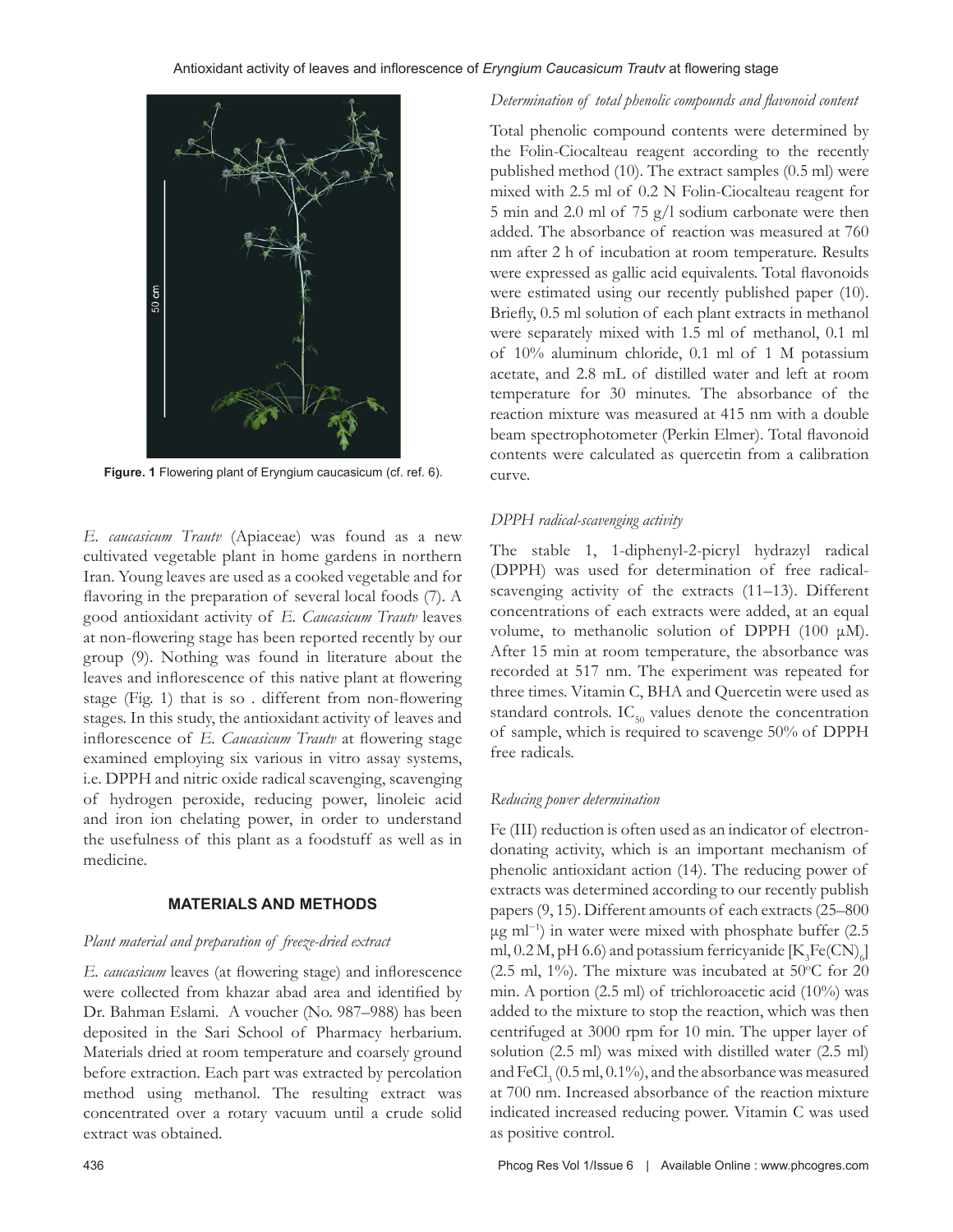#### *Assay of nitric oxide-scavenging activity*

The procedure is based on the principle that, sodium nitroprusside in aqueous solution at physiological pH spontaneously generates nitric oxide which interacts with oxygen to produce nitrite ions that can be estimated using Griess reagent. Scavengers of nitric oxide compete with oxygen, leading to reduced production of nitrite ions. For the experiment, sodium nitroprusside (10 mM), in phosphate-buffered saline, was mixed with different concentrations of each extracts dissolved in water and incubated at room temperature for 150 min. After the incubation period, 0.5 ml of Griess reagent was added. The absorbance of the chromophore formed was read at 546 nm. Quercetin was used as positive control (10, 16).

#### *Metal chelating activity*

Bivalent transition metal ions play an important role as catalysts of oxidative processes, leading to the formation of hydroxyl radicals and hydroperoxide decomposition reactions via Fenton chemistry (17). The chelating of ferrous ions by extracts was estimated by our recently published paper (16, 18). Briefly, the extract (0.2–3.2 mg/ ml) was added to a solution of  $2 \text{ mM } \text{FeCl}_2$  (0.05 ml). The reaction was initiated by the addition of 5 mM ferrozine (0.2 ml), the mixture was shaken vigorously and left standing at room temperature for 10 min. Absorbance of the solution was then measured spectrophotometrically at 562 nm. The percentage inhibition of ferrozine-  $Fe^{2+}$ complex formation was calculated as  $[(A_0 - A_1)/A_s] \times 100$ , where  $\rm A_{0}$  was the absorbance of the control, and  $\rm A_{s}$  was the absorbance of the extract/ standard.  $\text{Na}_{2}\text{EDTA}$  was used as positive control.

## *Determination of Antioxidant Activity by the FTC Method*

Membrane lipids are rich in unsaturated fatty acids that are most susceptible to oxidative processes. Specially, linoleic acid and arachidonic acid are targets of lipid peroxidation (19). The inhibitory capacity of extracts was tested against oxidation of linoleic acid by FTC method. This method was adopted from Osawa and Namiki (18, 20). Twenty mg/ml of samples dissolved in 4 ml of 95% (w/v) ethanol were mixed with linoleic acid  $(2.51\%, v/v)$ in 99.5%  $(w/v)$  ethanol (4.1 ml), 0.05 M phosphate buffer pH 7.0 (8 ml), and distilled water (3.9 ml) and kept in screwcap containers at 40°C in the dark. To 0.1 ml of this solution was then added 9.7 ml of  $75\%$  (v/v) ethanol and 0.1 ml of 30% (w/v) ammonium thiocyanate. Precisely 3 min after the addition of 0.1 ml of 20 mM ferrous chloride in 3.5%  $(v/v)$  hydrochloric acid to the reaction mixture, the absorbance at 500 nm of the resulting red solution was measured, and it was measured again every 24 h until the day when the absorbance of the control reached the maximum value. The percent inhibition of linoleic acid peroxidation was calculated as:  $\frac{10}{6}$  inhibition=100 – [(absorbance increase of the sample/absorbance increase of the control)  $\times$  100]. All tests were run in duplicate, and analyses of all samples were run in triplicate and averaged. Vitamin C and BHA used as positive control.

#### *Scavenging of Hydrogen Peroxide*

The ability of the extracts to scavenge hydrogen peroxide was determined according to the method of Ruch (9, 12, 20). A solution of hydrogen peroxide (40 mM) was prepared in phosphate buffer (pH 7.4). The concentration of hydrogen peroxide was determined by absorption at 230 nm using a spectrophotometer. Extracts (0.1–1 mg ml<sup>-1</sup>) in distilled water were added to a hydrogen peroxide solution (0.6 ml, 40 mM). The absorbance of hydrogen peroxide at 230 nm was determined after ten minutes against a blank solution containing phosphate buffer without hydrogen peroxide. The percentage of hydrogen peroxide scavenging by the extracts and standard compounds was calculated as follows: % Scavenged  $(H_2O_2) = [(A_0 - A_1)/$  $A_{\rm o}$ ] × 100 where  $A_{\rm o}$  was the absorbance of the control and  $A_1$  was the absorbance in the presence of the sample of extract and standard.

#### *Statistical analysis*

Experimental results are expressed as means ± SD. All measurements were replicated three times. The data were analyzed by an analysis of variance  $(p < 0.05)$  and the means separated by Duncan's multiple range test. The  $EC_{50}$ values were calculated from linear regression analysis.

#### **RESULTS AND DISCUSSION**

#### *Total phenol and flavonoid contents*

Total phenol compounds are reported as gallic acid equivalents by reference to standard curve ( $y = 0.0063x$ , r 2 = 0.987). The total phenolic contents of *E. caucasicum* leaves and inflorescence were  $37.6 \pm 1.5$  and  $63.1 \pm 1.44$ mg gallic acid equivalent/g of extract powder, respectively. The total flavonoid contents of *E. caucasicum* leaves and inflorescence were  $60.0 \pm 2.8$  and  $18.3 \pm 0.9$  mg quercetin equivalent/g of extract powder, respectively, by reference to standard curve  $(y=0.0067x + 0.0132, r^2=0.999)$ . It was noted that leaves extract had significant higher flavonoids contents than did inflorescence. The latter had higher total phenol contents. Phenols and polyphenolic compounds, such as flavonoids, are widely found in food products derived from plant sources, and they have been shown to possess significant antioxidant activities (9,12).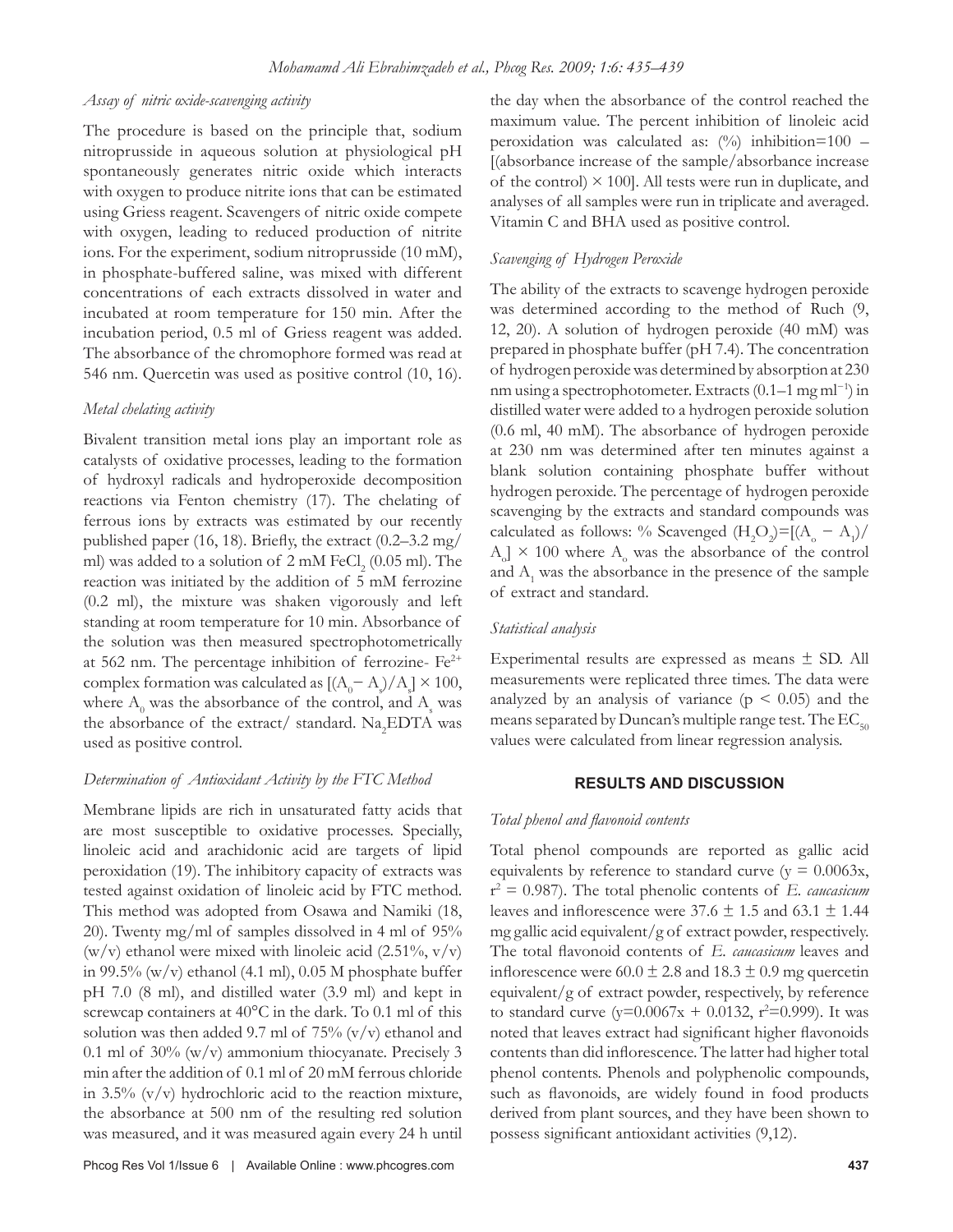#### *DPPH radical-scavenging activity*

The model of scavenging the stable DPPH radical is a widely used method to evaluate the free radical scavenging ability of various samples (21). It was found that the radical- scavenging activities of all the extracts increased with increasing concentration.  $IC_{50}$  for DPPH radicalscavenging activity was in the order: *E. caucasicum* leaves  $(0.15 \pm 0.01)$  > *E. caucasicum* inflorescence  $(0.39 \pm 0.02)$ mg ml<sup>-1</sup>. The IC<sub>50</sub> values for Ascorbic acid, quercetin and BHA were  $5.05 \pm 0.12$ ,  $5.28 \pm 0.43$  and  $53.96 \pm 2.13$  µg ml<sup>-1</sup>, respectively.

#### *Reducing power*

In the reducing power assay, the presence of antioxidants in the samples would result in the reducing of  $Fe<sup>3+</sup>$  to  $Fe<sup>2+</sup>$  by donating an electron. Amount of  $Fe<sup>2+</sup>$  complex can be then be monitored by measuring the formation of Perl's Prussian blue at 700 nm. Increasing absorbance at 700 nm indicates an increase in reductive ability. Fig. 2 shows the dose- response curves for the reducing powers of the extract. It was found that the reducing powers of all the extracts also increased with the increase of their concentrations. There were significant differences (p< 0.05) among the leaves with Vit C. Leaves showed very better activity than inflorescence.

#### *Assay of nitric oxide-scavenging activity*

The extracts showed very weak nitric oxide-scavenging activity between 0.2 and 3.2 mg ml−1. The percentage of inhibitions was increased with increasing concentration of the extracts. The *E. caucasicum* leaves extract had shown better scavenging activity with IC<sub>50</sub>=1.26 ± 0.07mg ml<sup>-1</sup>. The  $IC_{50}$  for *E. caucasicum* inflorescence was  $2.37\pm 0.11$ mg ml−1. However, activity of quercetin was very more pronounced than that of our extracts (IC<sub>50</sub>=17  $\mu$ g ml<sup>-1</sup>). In addition to reactive oxygen species, nitric oxide is also implicated in inflammation, cancer and other pathological conditions (22).

## *Fe2+ chelating ability*

Iron chelators mobilize tissue iron by forming soluble, stable complexes that are then excreted in the feces and/or urine. Chelation therapy reduces iron-related complications in human and thereby improves quality of life and overall survival in some diseases such as Thalassemia major (23). In addition, brain iron dysregulation and its association with amyloid precursor protein plaque formation are implicated in Alzheimer's disease (AD) pathology and so iron chelation could be considered a rational therapeutic strategy for AD (24). The transition metal, iron, is capable of generating free radicals from peroxides by Fenton reactions and may be implicated in human cardiovascular disease (25). Because  $Fe<sup>2+</sup>$  causes the production of oxyradicals and lipid peroxidation, minimizing its concentration affords protection against oxidative damage. In the presence of other chelating agents, the ferrozine complex formation is disrupted with the result that the red color of the complexes decreases. The absorbance of  $Fe<sup>2+</sup>$ -ferrozine complex was decreased dose-dependently, i.e. the activity was increased on increasing concentration from 0.2 to 0.8 mg ml−1. It was reported that chelating agents are effective as secondary antioxidants because they reduce



**Figure 2:** Reducing power of *E. caucasicum* leaves and inflorescence (flowering stage). Vit C used as control.